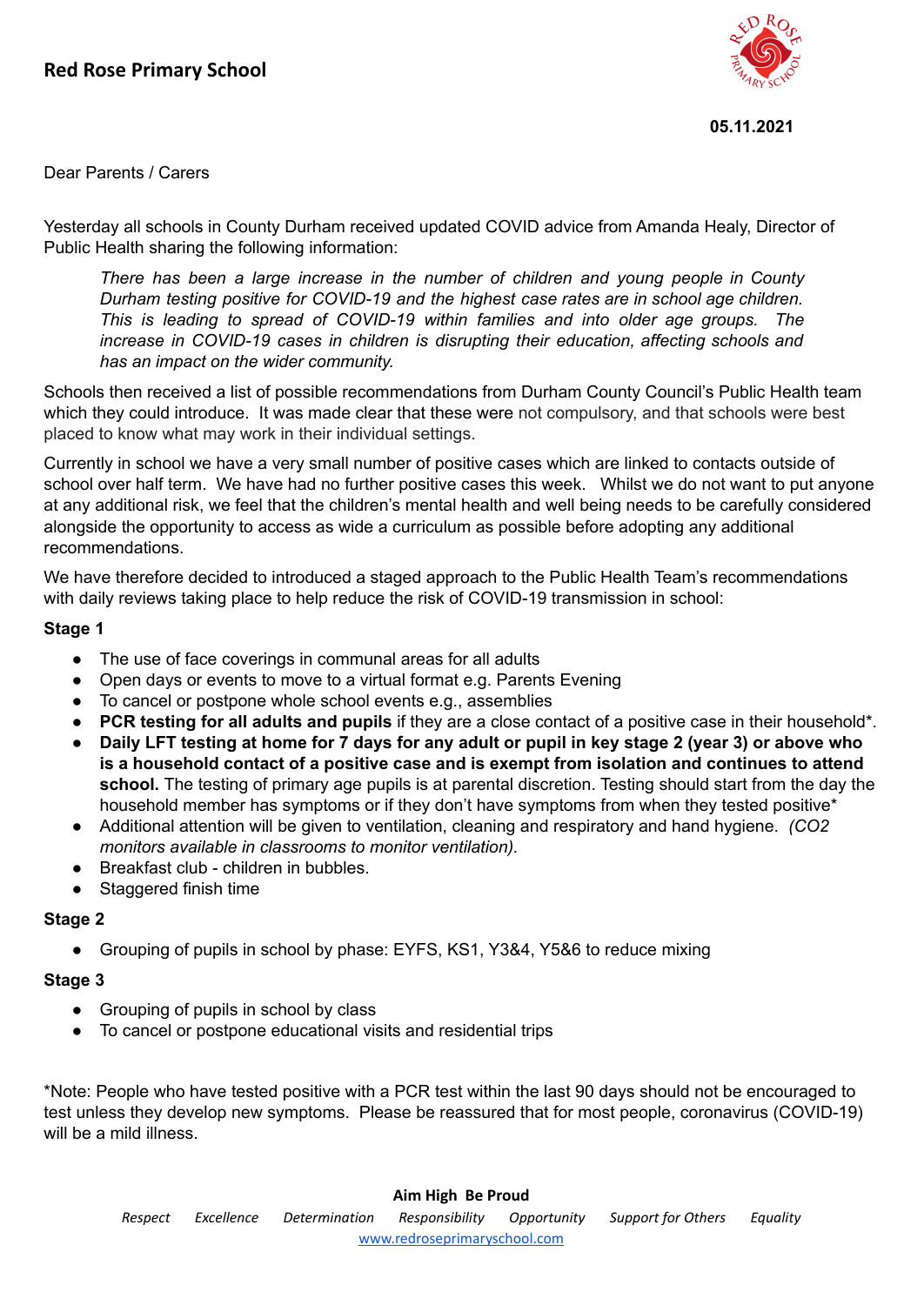

# **From Monday 8th November, we will operate in Stage 1**

### **School start**

This will continue as normal. We ask that parents do not gather around the quad gate area. **We will not be operating a one way system at the start of the school day.**

### **End of the school day**

We are asking that parents come onto the site **at the end of the school day via the Beverley Garden gate** and collect their child from the main yard. **ALL CHILDREN** will leave the site via the **EYFS doors** with the exception of Y6 who will leave via their classroom door onto the main yard.

This will enable a clear **exit from the school grounds for all via York Terrace.** We ask that parents come onto the school yard at their allotted time and not before. Please see the table below for times:

| Year group  | <b>Time</b>        |
|-------------|--------------------|
| <b>EYFS</b> | $2:55$ pm          |
| Y1 and Y2   | $3:05$ pm          |
| Y3 and Y4   | 3:15 <sub>pm</sub> |
| Y5 and Y6   | 3:20 <sub>pm</sub> |

**Parents of children in more than one phase should drive for the later child's time.**

## **LFD Testing advice**

We would recommend you have a supply of LFD testing kits at home in the event you are requested to use them. You can order home testing kits to be delivered to your home here www.gov.uk/order-coronavirus-rapid-lateral-flow-tests

Or you can collect LFD kits at Community Collect sites across the County. To find your nearest collection point please enter your post code here maps.test-and-trace.nhs.uk

If you pick up tests from a pharmacy, you may be asked for a 'collect code' this helps the NHS match your details to the tests. To get a 'collect code' please visit test-for-coronavirus.service.gov.uk/collect-lateral-flow-kits

Please register the result of your home test at www.gov.uk/report-covid19-result

## **What to do if your child develops symptoms of coronavirus (COVID-19) or tests positive for COVID-19**

The most common symptoms of COVID-19 are recent onset of:

- new continuous cough and/or
- high temperature and/or

### **Aim High Be Proud**